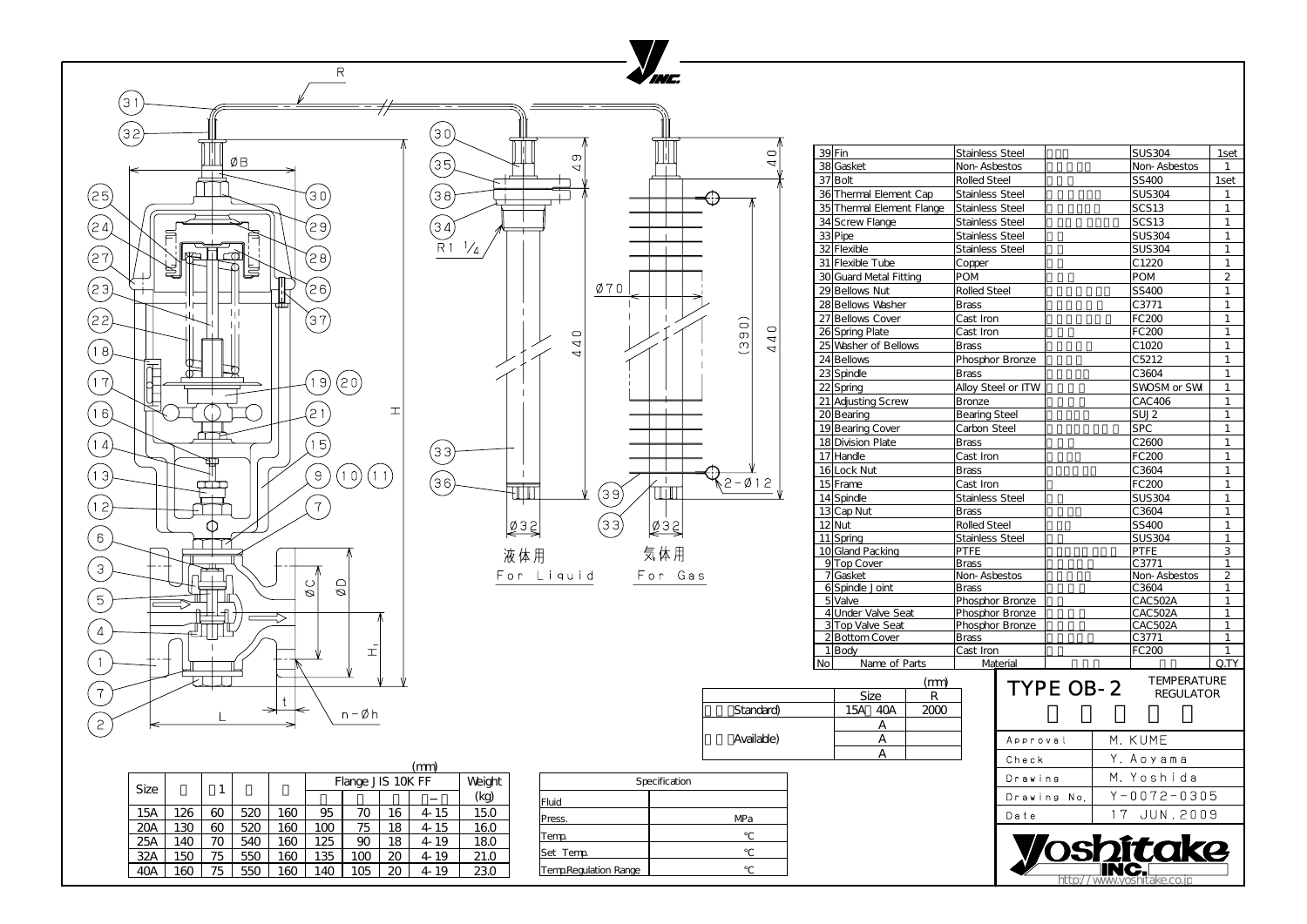|                             |     |    | (mm      |      |                              |               |
|-----------------------------|-----|----|----------|------|------------------------------|---------------|
| Weight<br>Flange JIS 10K FF |     |    |          |      |                              | Specification |
|                             | G   |    | n-h      | (kg) |                              |               |
|                             | 120 | 20 | $4 - 19$ | 29.0 | Fluid                        |               |
|                             | 140 | 22 | $4 - 19$ | 38.0 | Press.                       | <b>MPa</b>    |
|                             | 150 | 22 | $8 - 19$ | 48.0 |                              |               |
|                             | 175 | 24 | $8 - 19$ | 58.0 | emp.                         | $^{\circ}C$   |
|                             | 210 | 24 | $8 - 23$ | 76.0 | Set<br>Temp.                 | $^{\circ}$ C  |
|                             |     |    |          |      | <b>Temp.Regulation Range</b> | $^{\circ}C$   |

| 41 Fin                    | Stainless Steel    | フィン                 | <b>SUS304</b>                                         | 1set           |
|---------------------------|--------------------|---------------------|-------------------------------------------------------|----------------|
| 40 Gasket                 | Non-Asbestos       | ガスケット               | Non-Asbestos                                          | $\mathbf{1}$   |
| $39$ Bolt                 | Rolled Steel       | ボルト                 | <b>SS400</b>                                          | 1set           |
| $38$ Bolt                 | Rolled Steel       | ボルト                 | <b>SS400</b>                                          | 1set           |
| 37 Bolt                   | Rolled Steel       | ボルト                 | <b>SS400</b>                                          | 1set           |
| 36 Cap                    | Stainless Steel    | 液筒キャップ              | <b>SUS304</b>                                         | $\mathbf{1}$   |
| 35 Thermal Element Flange | Stainless Steel    | 液筒フランジ              | SCS <sub>13</sub>                                     | 1              |
| 34 Screw Flange           | Stainless Steel    | ねじ込みフランジ            | SCS <sub>13</sub>                                     | 1              |
| $33$ Pipe                 | Stainless Steel    | 液筒                  | <b>SUS304</b>                                         | $\mathbf{1}$   |
| 32 Flexible               | Stainless Steel    | 蛇管                  | <b>SUS304</b>                                         | 1              |
| 31 Flexible Tube          | Copper             | 導管                  | C1220                                                 | $\mathbf{1}$   |
| 30 Guard Metal Fitting    | <b>POM</b>         | 保護管                 | POM                                                   | $\overline{2}$ |
| 29 Bellows Nut            | Rolled Steel       | ベローズナット             | <b>SS400</b>                                          | 1              |
| 28 Bellows washer         | <b>Brass</b>       | ベローズ座金              | C3771                                                 | 1              |
| 27 Bellows Cover          | Cast Iron          | ベローズカバー             | <b>FC200</b>                                          | 1              |
| 26 Spring Plate           |                    | ばね受                 | FC200                                                 | 1              |
|                           | Cast Iron          | ベローズ受               |                                                       | 1              |
| 25 Washer of Bellows      | Brass              |                     | C <sub>1020</sub>                                     | 1              |
| 24 Bellows                | Phosphor Bronze    | ベローズ                | C5212                                                 |                |
| $23$ Spindle              | <b>Brass</b>       | スピンドル               | C3604                                                 | 1              |
| 22 Spring                 | Alloy Steel or ITW | 調節ばね                | SWOSM or SWI                                          | 1              |
| 21 Adjusting Screw        | <b>Bronze</b>      | 調節ねじ                | CAC406                                                | $\mathbf{1}$   |
| 20 Bearing                | Bearing Steel      | ベアリング               | SUJ <sub>2</sub>                                      | 1              |
| 19 Bearing Cover          | Carbon Steel       | ベアリングカバー            | <b>SPC</b>                                            | 1              |
| 18 Division Plate         | Brass              | 目盛板                 | C2600                                                 | 1              |
| 17 Handle                 | Cast Iron          | ハンドル                | FC200                                                 | $\mathbf{1}$   |
| 16 Lock Nut               | <b>Brass</b>       | ロックナット              | C3604                                                 | 1              |
| 15 Frame                  | Cast Iron          | 枠                   | <b>FC200</b>                                          | 1              |
| 14 Spindle                | Stainless Steel    | 弁棒                  | <b>SUS304</b>                                         | 1              |
| 13 Cap Nut                | Brass              | 袋ナット                | C3604                                                 | $\mathbf{1}$   |
| $12$ Nut                  | Rolled Steel       | ナット                 | <b>SS400</b>                                          | 1              |
| 11 Spring                 | Stainless Steel    | ばね                  | <b>SUS304</b>                                         | $\mathbf{1}$   |
| 10 Gland Packing          | <b>PTFE</b>        | グランドパッキン            | <b>PTFE</b>                                           | 3              |
| 9 Screw                   | Brass              | 元ねじ                 | C3771                                                 | $\mathbf{1}$   |
| 8 Top Cover               | Cast Iron          | 上部カバー               | FC200                                                 | 1              |
| 7 Gasket                  | Non-Asbestos       | ガスケット               | Non-Asbestos                                          | $\overline{2}$ |
| 6 Spindle Joint           | <b>Brass</b>       | 弁棒継手                | C3604                                                 | $\mathbf{1}$   |
| 5 Valve                   | Phosphor Bronze    | 弁体                  | <b>CAC502A</b>                                        | $\mathbf{1}$   |
| 4 Under Valve Seat        | Phosphor Bronze    | 下部弁座                | <b>CAC502A</b>                                        | 1              |
| 3 Top Valve Seat          | Phosphor Bronze    | 上部弁座                | <b>CAC502A</b>                                        | 1              |
| 2 Bottom Cover            | Cast Iron          | 下部カバー               | FC200                                                 | 1              |
| Body                      | <u>Cast Iron</u>   | 本体                  | FC200                                                 | 1              |
| Name of Parts<br>No.      | <b>Material</b>    | 昷<br>部<br>名         | 質<br>材                                                | Q.TY           |
|                           |                    | TYPE OB-2<br>温<br>度 | <b>TEMPERATURE</b><br><b>REGULATOR</b><br>整<br>弁<br>調 |                |
|                           |                    | Approval            | M. KUME                                               |                |
|                           |                    | Check               | Y. Aoyama                                             |                |
|                           |                    | Drawing             | M. Yoshida                                            |                |
| MPa                       |                    | Drawing<br>No.      | $Y - 0072 - 0305$                                     |                |
| $^{\circ}$ C              |                    | Date                | 24 NOV.2009                                           |                |
|                           |                    |                     | itake                                                 |                |
| $^{\circ}C$               |                    |                     |                                                       |                |
| $^{\circ}C$               |                    |                     |                                                       |                |
|                           |                    | nttn:/              | /www.yoshitake.co.jp                                  |                |